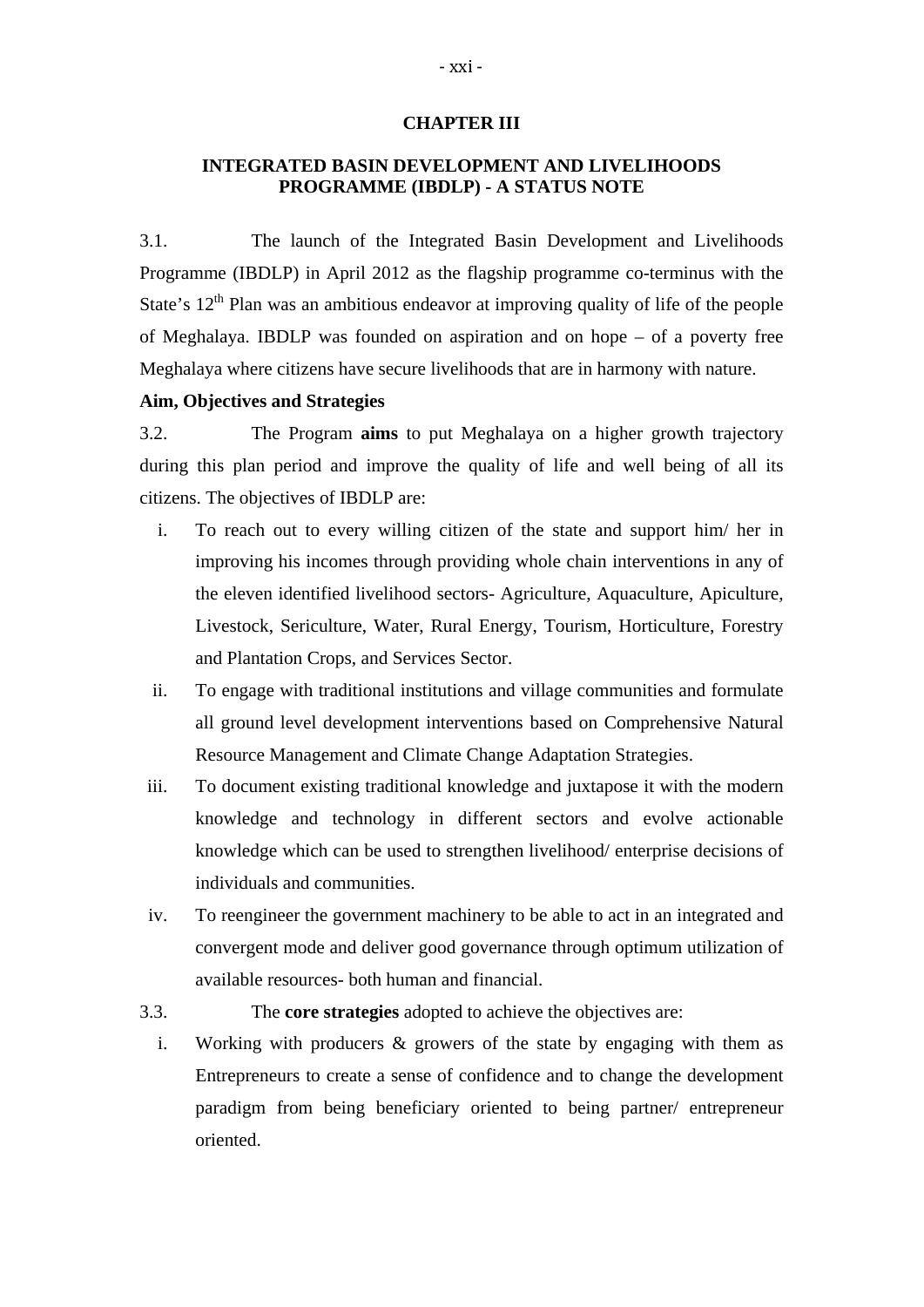- ii. Generating demand for enterprise building by systematically engaging with citizens through setting up of Enterprise Facilitation Centers (EFCs) in all the blocks of the state and putting in place a conducive eco system for enterprise creation at different levels along the enterprise pyramid.
- iii. Building strong partnership with banks and financial institutions to ensure that a significant portion of the investments required for scaling up the development interventions in an entrepreneurial mode would flow from the banks.
- iv. Leveraging on the social capital existing among village communities and building village level institutions for financial intermediation and risk minimization.
- v. Investing time and resources in understanding markets, improving access to markets and marketability of the produce of the state to ensure a positive correlation between increase in production and increase in incomes to the producers.
- vi. Partnerships with national and international institutions/ agencies possessing experience and expertise in the various components of the program to leverage on existing knowledge and to increase the local capacity for faster delivery of services.
- vii. Systematic engagement with traditional institutions and building their capacities to be partners in furthering sustainable growth and development of Integrated Village Development Plans.
- viii. Capacity building on a massive scale of the different stakeholders officials and staff of the government machinery, village communities, entrepreneurs and program implementation team of IBDLP.
- ix. Strengthening the role of Deputy Commissioners in delivery of development to ensure integrated and convergent action.

### **Progress in implementation in the First Year**

3.4.The focus of the first year was on reaching out to citizens, conducting need assessments, building capacity of Government departments to deliver and internalize new ways of working, creating new institutional framework to support the departments and building partnerships at all levels – national and international organizations of excellence, financial institutions, civil society, traditional institutions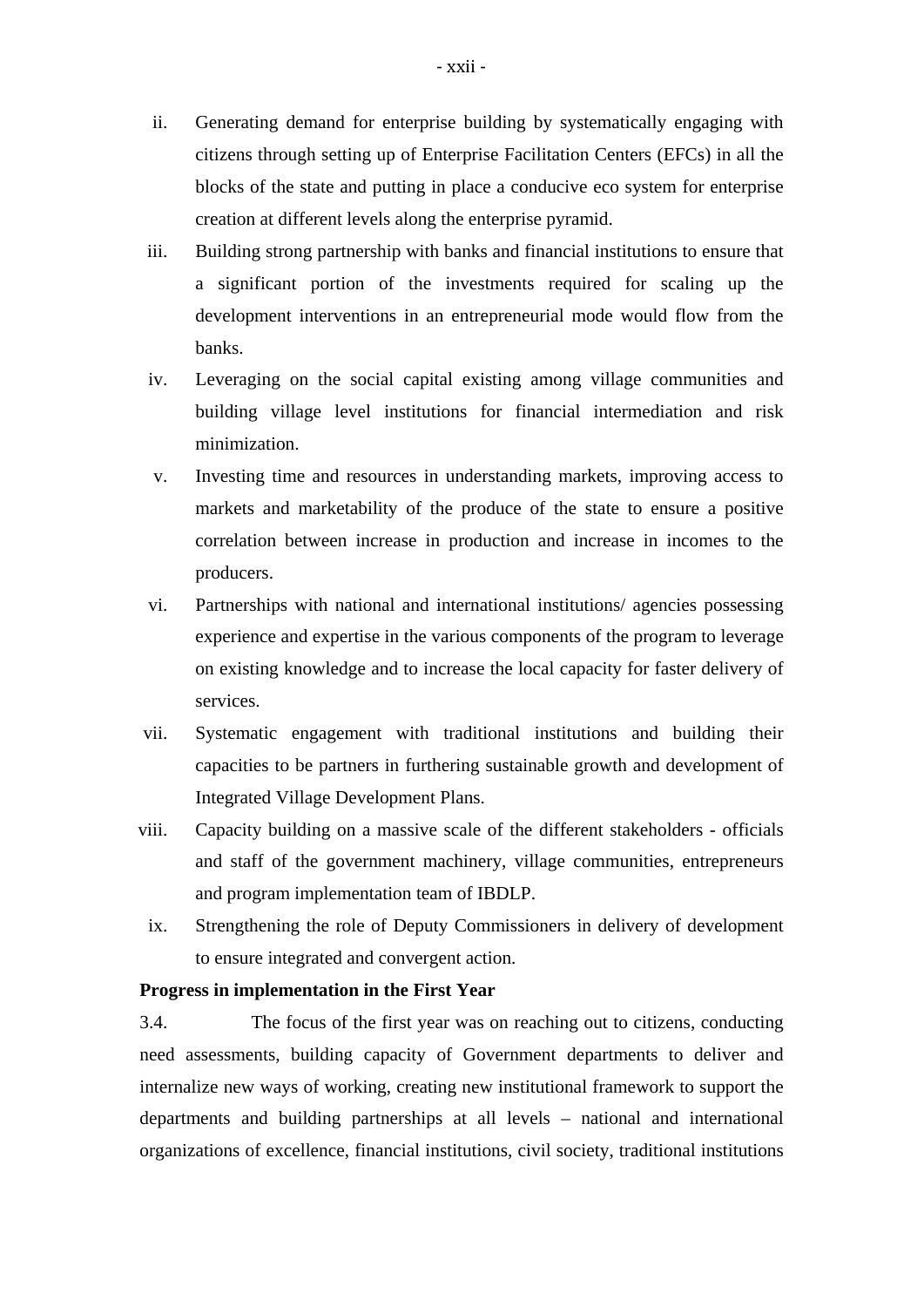and most importantly, the citizens. The building blocks for effective delivery of the programme were put in place during the last few months.

3.5. Alongside, there was significant progress in some components of the programme – implementation of the Meghalaya State Aquaculture Mission, operationalization of some Enterprise Facilitation Centres (EFCs) with the remaining on the anvil, strengthening of institutions like the Meghalaya Institute of Entrepreneurship (MIE) and Meghalaya Institute of Governance (MIG), launching of the Women's Economic Empowerment through Financial Inclusion Programme, mobilization of human and material resources, conduct of detailed studies on market access, value chains and access to finance.

### **Enterprise Promotion/ Facilitation**

3.6. The process of promoting/ facilitating enterprises is based on a multipronged approach. This encompasses the following:

- i. Sixteen Enterprise Facilitation Centers (EFCs) are functional in different districts for partners. About 10,000 citizens visited these centers. The process at the EFC is designed to identify the six key services/ interventions in which the partner seeks support of the government. After consultation with the Enterprise Resource Persons (ERPs) who are manning the EFCs, it was decided to shorten the process of service identification and a new system that enables the ERP to identify the services during the second visit of the partner to the centre has been put in place.
- ii. The Meghalaya Entrepreneur Portal, which will be the technology and MIS platform for capturing and managing the entire data relating to Entrepreneurs of the state is developed and will be finalized by the end of June.
- iii. An SMS module which enables real time transfer of partner information to the central server and keeps the partner informed/ connected to the ERP has been developed and is being used at the EFCs.
- iv. The ERPs have done the need assessment/ intervention identification exercise for about 2500 partners. The data has been sorted out block wise, sector wise at the MBDA and a schedule for a Dialogue with partners in different districts has been rolled out.
- v. The Dialogue with Partners Program has been launched from April. This involves teams comprising of one officer from the MBDA/ MRDS, one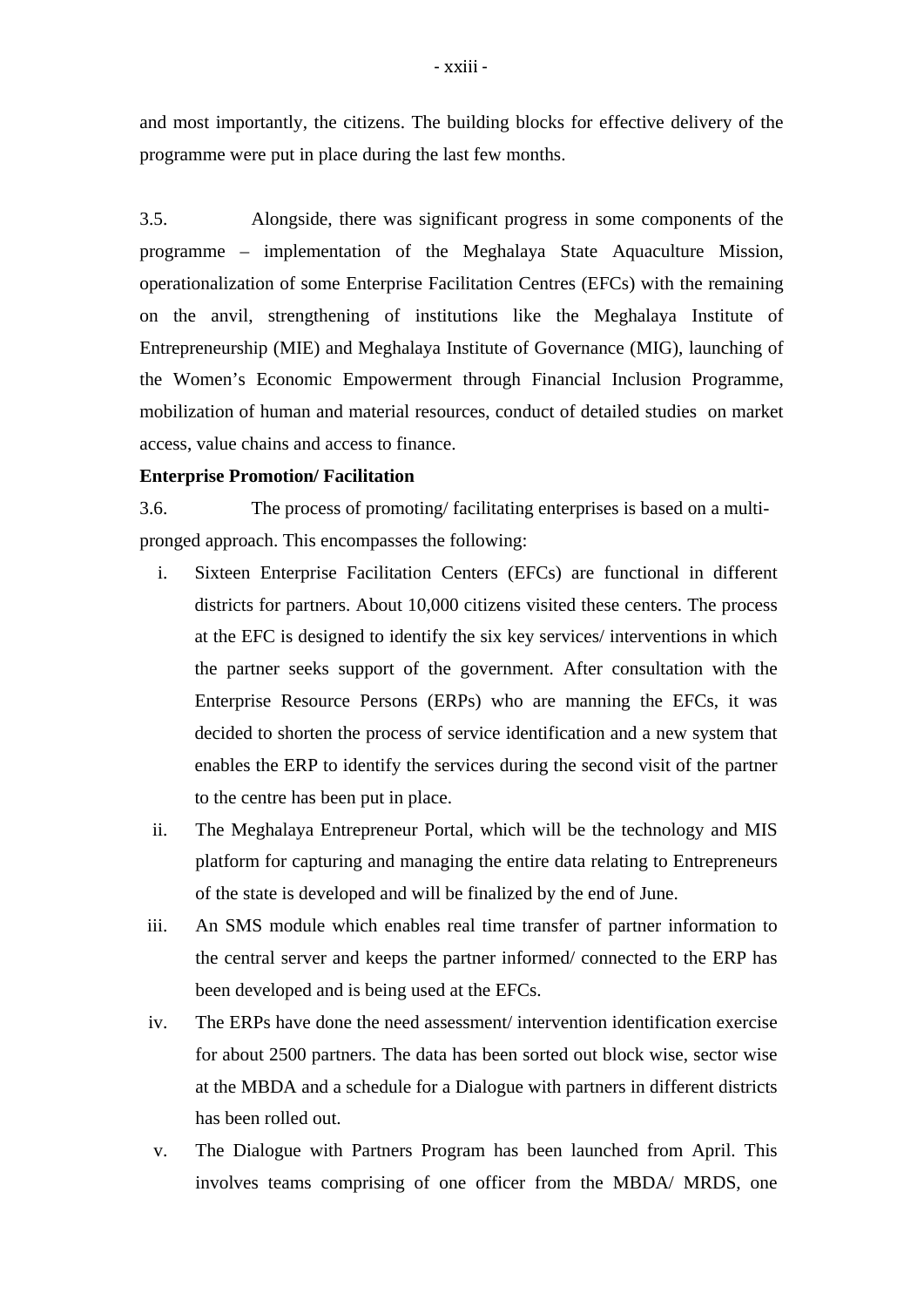officer from the line department and one intern visiting the EFC/ villages and interacting with groups of 50 partners with similar needs. The training module and the sectoral content for many sectors has already been developed by the content development teams at MBDA. At the end of the dialogue, the senior level team will finalize the partners for different interventions- bank linkage, training, marketing support and other production related support in consultation with the line departments.

vi. At the end of the dialogue, partners will be grouped into four broad categories on the basis of the interventions needed as follows and will be linked to the delivery agency:

| Sl.  | <b>Intervention needed</b>                                                    | <b>Delivery Agency/Mechanism</b>                                                                                                                    |
|------|-------------------------------------------------------------------------------|-----------------------------------------------------------------------------------------------------------------------------------------------------|
| No.  |                                                                               |                                                                                                                                                     |
| i.   | Investments in enterprises                                                    | FBA who will connect them with banks;<br>margin money to be provided by BDU                                                                         |
| ii.  | Capacity Building                                                             | BDU to organize training and capacity<br>building. List of empanelled<br>training<br>agencies for training in different sectors<br>being finalized. |
| iii. | Production related-<br>inputs,<br>disease<br>expansion,<br>area<br>management | Line departments and partner agencies                                                                                                               |
| iv.  | <b>Market Access</b>                                                          | Line departments and partner agencies-<br>Strategy to be finalized after the completion<br>of first round of Dialogue                               |

- vii. The first round of the Dialogue with partners is being conducted by senior officers of MBDA to get across the right message to people and also to gather ground level feed back to further refine our interventions. As we move along, the ERP/ FBA will be empowered to conduct the dialogue along with nodal line department officers.
- viii. Thirty Field Business Advisors (FBAs) are being trained in partnership with banks to equip them with the knowledge, attitudes and skills required to be able effectively bridge the gap between entrepreneurs and banks and to be able to prepare business plans for entrepreneurs in accordance with the prevailing bank norms. The FBAs have been chosen from amongst the interns depending on their preference and their capacity (as perceived by MBDA) to deliver results. The FBAs have been placed at different EFCs.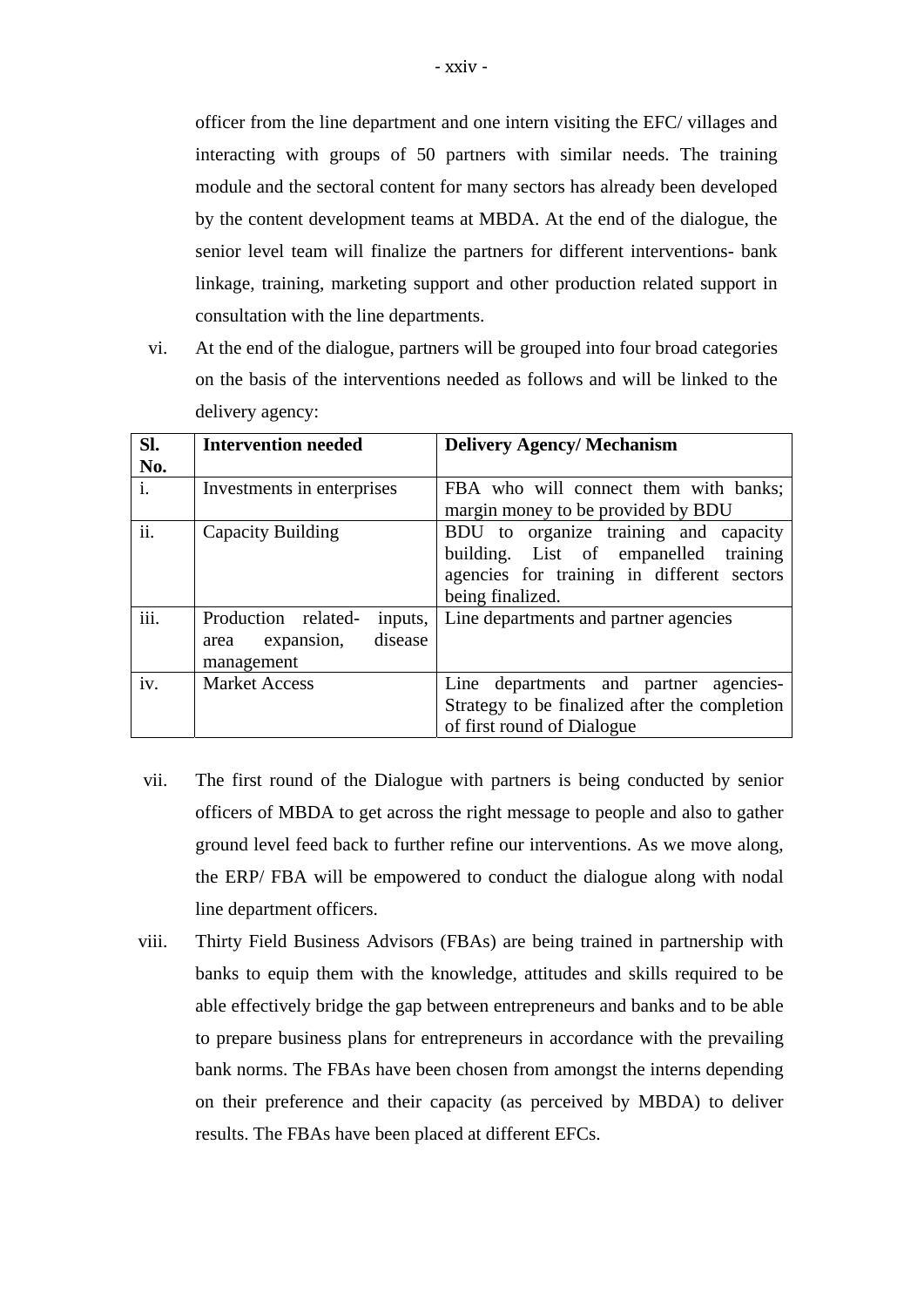- ix. Detailed discussions have been held with SBI and Meghalaya Co-operative Apex Bank (MCAB) on the commitment to provide loans to the entrepreneurs short-listed through the EFC process. The banks have given their commitment considering that the government under the Program has put in place a system for identification and for facilitation of entrepreneurs in the state. Banks insist on some mandatory individual contribution against each project and suggested that it would be ideal for the government/ MBDA also to contribute a certain percentage of the project cost as margin money/ equity. The details of a Margin Money/ Equity contribution scheme for enterprises are currently under finalization by MBDA.
- x. The plan is to complete the Dialogue with partners by May and connect the partners needing financial intermediation with the FBA who would visit the partners in their villages, make business plans and submit them to the banks. The first loan applications would be submitted to the bank by mid June and the first loans would be sanctioned by mid July after which enterprises would be set up with EFC providing hand holding support.
- xi. The line departments and MRDS have been requested to ask their beneficiaries/ entrepreneurs who need investments for businesses also to participate in the Dialogue with partners to ensure that individuals mobilized by all agencies become part of the EFC process and are provided services under the program.

### **Enterprise Facilitation through Sectoral / Thematic Cluster Development:**

3.7. The second approach to Enterprise Facilitation is through the development of Sectoral/ Thematic Clusters. This is being done through the participation of partner agencies with the required expertise at building clusters and linkages- both forward and backward. Partner agencies have been shortlisted for different sectors and action plans on cluster development are currently being finalized.

 $\triangleright$  Agriculture Finance Corporation (AFC) is the strategic partner for building of Apiculture Clusters. Two teams of honey producers have been taken for training on scientific bee keeping to Bangalore. These farmers will be the nodes for each Apiculture cluster and they are being given a second round of training on various aspects of apiculture and cluster development at RRTC, Umran. The business model and the financing model for at least 500 farmers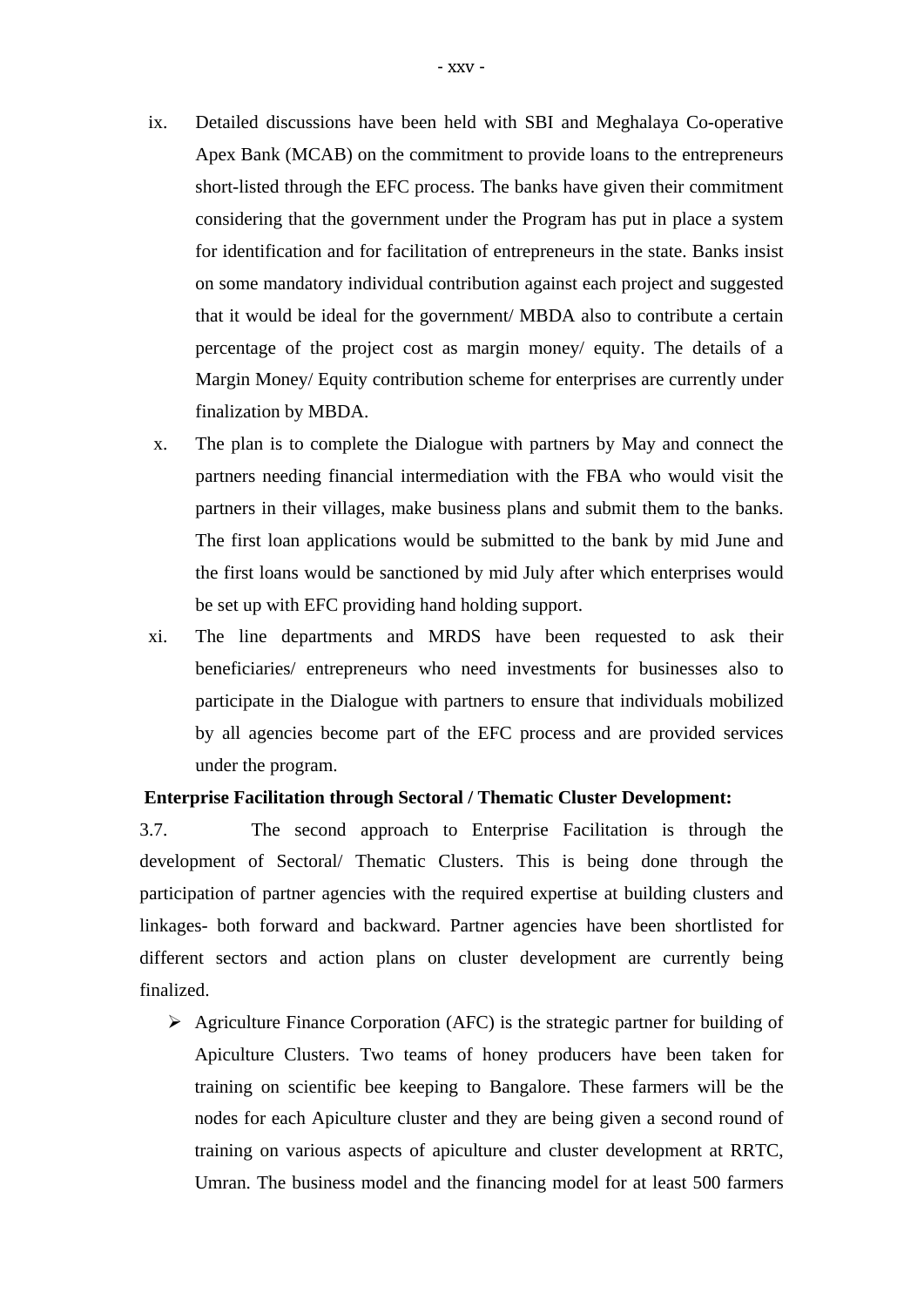(@25 farmers per cluster) has since been finalized. The BDU's will subsequently take over the development of clusters.

- $\triangleright$  It is estimated that in the next six months, 1500 farmers will be carrying out scientific apiculture through 60 clusters spread across the state. Estimating that each farmer to have 10 hives and each hive to produce five kilograms of honey by the end of the year, production of 75 MT of Honey is anticipated within this year itself. AFC's role includes plans for marketing, organic certification and other forward linkages over the next few months simultaneously in coordination with MBDA/ MIE.
- $\triangleright$  SFAC along with their partners are working with MBDA on value chain development of Ginger, Turmeric and Silk Products. They have already completed their scoping study across the state and will be submitting their final cluster development proposal for 6 clusters of approximately 1000 farmers each covering these sectors for the districts of West Garo Hills/ South West Garo Hills (Silk, Ginger), Ri Bhoi (Ginger, Silk) and Jaintia Hills (Turmeric).

3.8. After approval of strategy, plan and budget by MBDA the teams will report to the respective Deputy Commissioners for finalization of cluster specific action plans. ATI will tie up the marketing, organic certification and other forward linkages over the next few months simultaneously in coordination with MBDA/ MIE/ BDU's.

- $\triangleright$  Bharat Agro Industries Foundation (BAIF) is the partner agency for cluster development of Livestock. The BIAF team will be deployed in right earnest from early May for finalization of clusters and will then report to Deputy Commissioners.
- $\triangleright$  Other partner agencies for cluster development are being finalized and will report to the BDU over the next few months.

### **State Aquaculture Mission**

3.9. The Meghalaya State Aquaculture Mission (MSAM) was launched in March 2012. The objectives of the MSAM are:

 Development of existing water bodies and creation of additional water area for large scale fish production, including reclamation/rehabilitation of marshy and swampy lands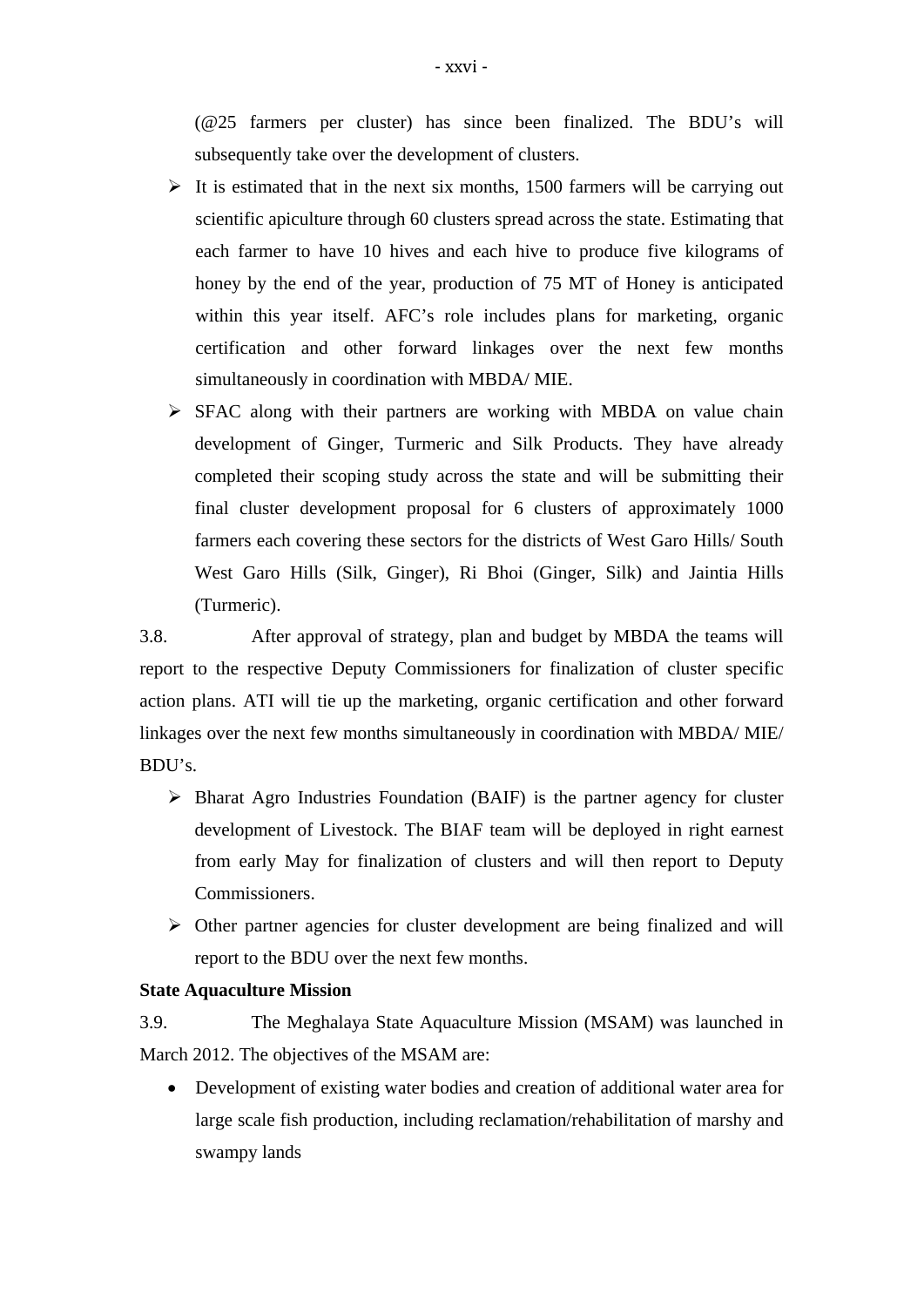- Conservation of native, endangered and traditional species of Meghalaya and developing breeding farms of commercially potential species on a large scale
- Creation of mass awareness, capacity building, exposure training and skill development of all the stakeholders and technical support for long term sustainability of fishery sector
- Capturing emerging opportunities in the fisheries sector

3.10. Given its wide canvas, the Aquaculture Mission is divided into six Mini Missions for better focus and ease of implementation. The following Programs/ activities were taken up under the different Mini Missions over the last one-year:

# *Mini Mission I: Area and Productivity Expansion*

- 38,000 potential fish farmers have registered for assistance under the programme. Process of Feasibility assessment of all applications is underway
- 6518 individual fishponds are being assisted covering a water area 651.80 **Hectares**

# *Mini Mission II: Critical Infrastructure Development*

- Seventeen project proposals for setting up of fish seed hatcheries in the private sector by Progressive Fish Farmers, NGOs, Fishery Cooperative Societies and Entrepreneurs, have been approved. Ten of the projects have already been assisted.
- Process initiated for establishment of twenty Fabricated Reinforced Plastic (FRP) hatcheries in Private Sector.

# *Mini Mission III: Establishing sanctuaries for conserving indigenous and endemic species*

 Advertisement inviting NGOs, Communities, Self–Help- Groups, Civil Society Organizations, Fish farmers Organizations etc., to partner with the Department of Fisheries in the establishment of Fish Sanctuaries in the potential areas/ part of the rivers/ streams etc., has been floated and twenty sanctuaries are proposed to be assisted in the year

### *Mini Mission IV: Capacity Building and Human Resource Development*

 Four Departmental Officers have been sent to Kerala and one Officer to Hyderabad to study the "Fish Feed Mills" established in the Private Sector in these states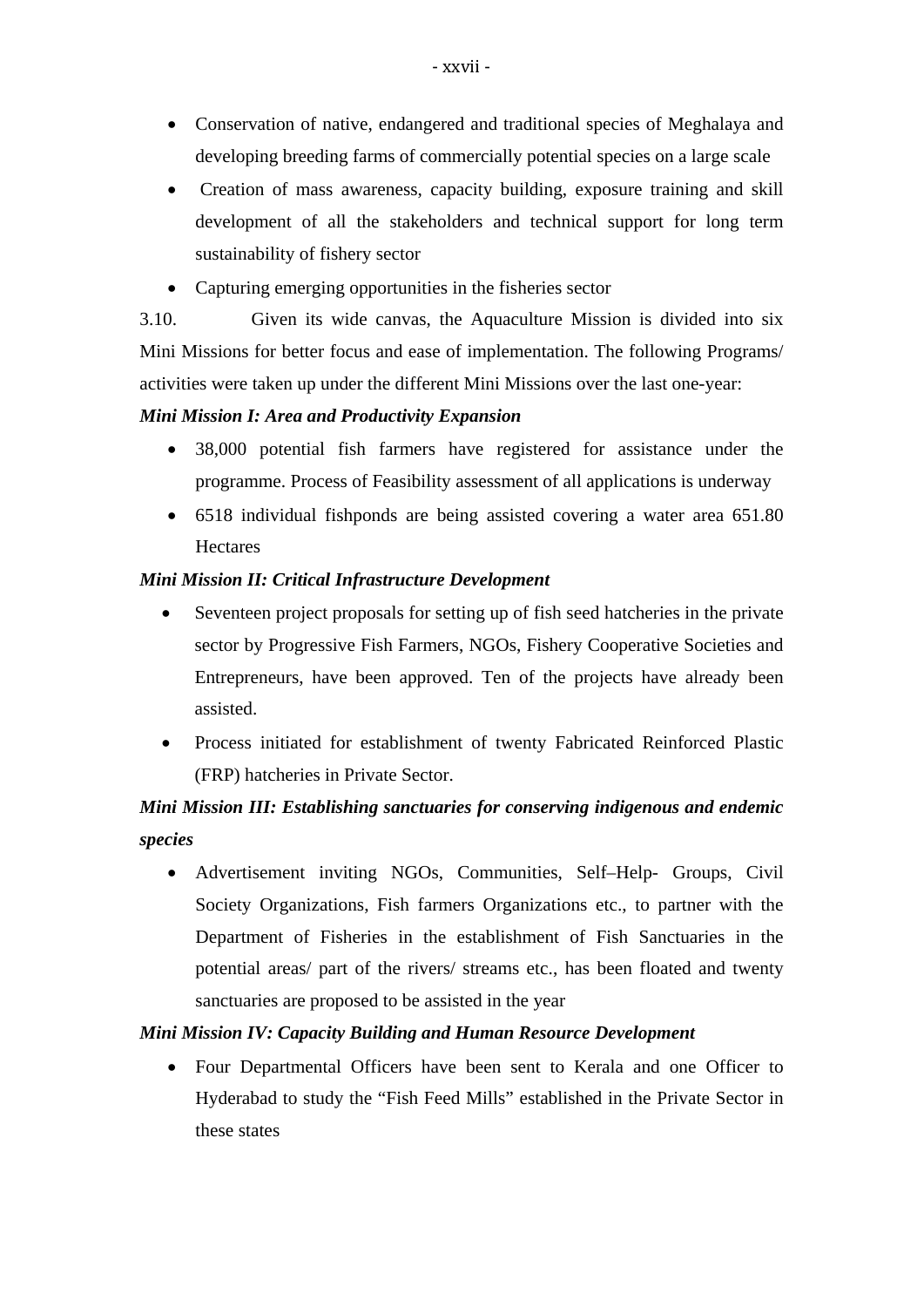- Seven Departmental Officers have been deputed for a study tour to Kolkata to study the "Scampi Culture" with the intention of replicating the same in the State
- Ten Departmental Officers have been sent for short-term training at IIM, Bangalore and Sixteen Programme Managers have been given a short-term trainings on Network and Web Application for Management of RD Programmes, Orientation to Fisheries and Project Management
- 394 Potential Fish Farmers from across the have been trained at NIRD, Guwahati on "Capacity building of Rural Functionaries and Progressive Fish Farmers for Development of Pisciculture in Meghalaya"
- Ten Entrepreneurs selected for Fish Seed Hatcheries have been sent for training on the operation of Hatcheries, Breeding technique of IMCs at Regional Research Centre, Kalyani, Nadia, West Bengal
- Two Training Halls at Nongstoin and Williamnagar are being constructed

# *Mini Mission V: Mass Media Campaign, Documentation and Outreach*

- Five workshops and seminars to discuss various issues concerning the Fisheries development in the State with the experts have been held
- Mass Mobilization Campaigns to publicize the objectives, goals of the MSAM were held at Ampati, Selsella, Mawphlang, Umsning, Tura and Shillong and awareness programmes have been held at Williamnagar, Nongstoin and Jowai.

# *Mini Mission VI: Emerging opportunities in the Fisheries Sector*

• Through the Mission, investments were made to develop Ja-Ud Community Pond in East Khasi Hills into an Aqua Parks/Aqua Tourism destination. Gap funding for the project is being provided by BDU, East Khasi Hills

# **Tourism Mission**

3.11. Its salubrious climate, cascading waterfalls and unique culture and peoples bring out Meghalaya's great tourism potential. Tourism has been identified as one of the primary growth drivers and a key focus area under the programme. The Tourism Mission aims at projecting Meghalaya, as the most preferred Tourist Destination within the Country and abroad. The mission document has been finalised after consultations with the various stakeholders.

3.12. The major activities initiated under the Mission are: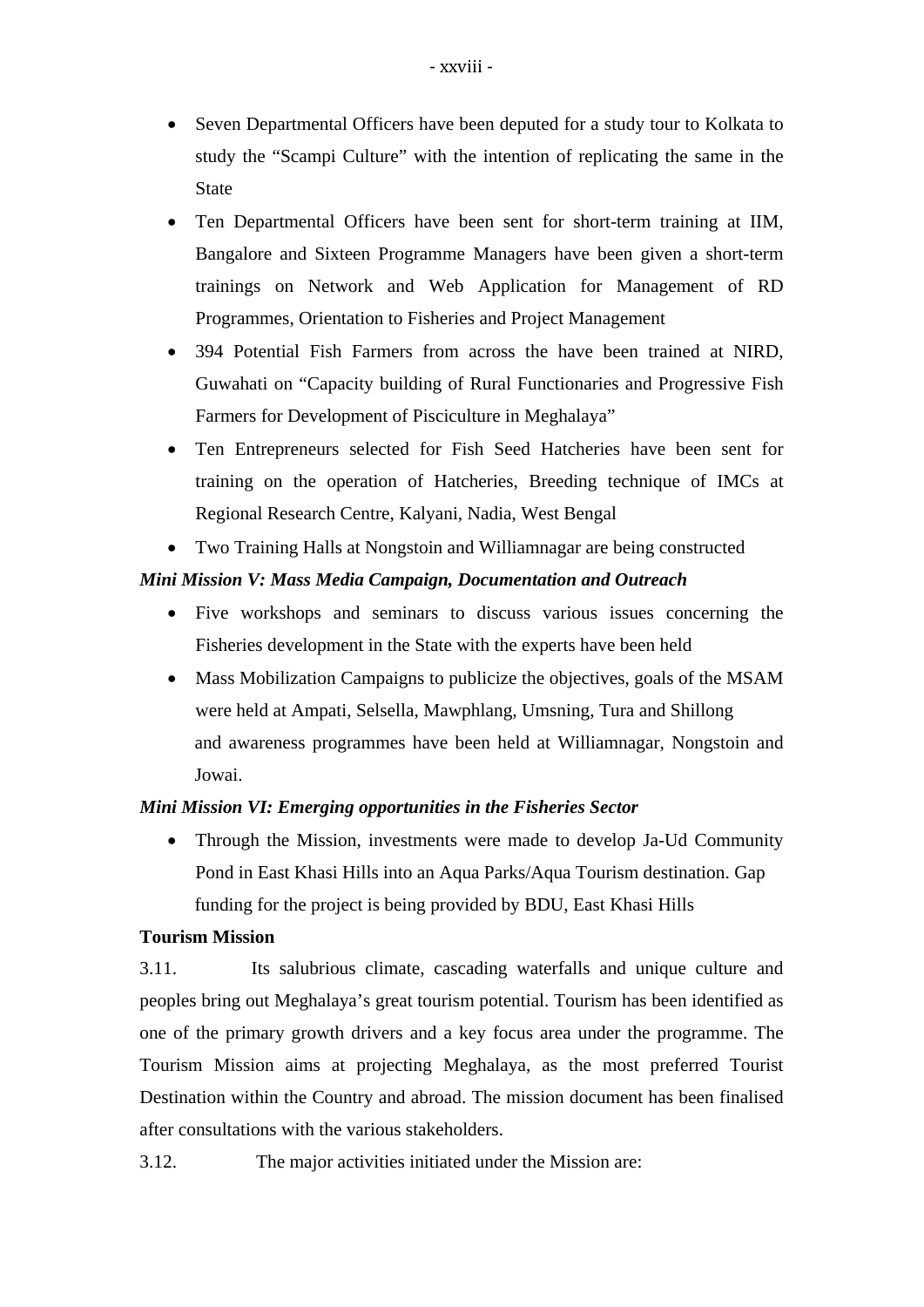### *Training, capacity building and skill development*

3.13. Tourism sector has the greatest potential for employment generation provided the right skill building is done. Human resource development under the mission is focusing both on skill building for new jobs and capacity building of the different players currently in the sector. The training partners for the department under the mission are IL&FS Education, IHM  $&$  FCI, Avenues, ETPL (India) etc. Trainings have been conducted in the areas of grooming and building of life skills in hospitality and service, front office work including communication skills, house keeping, outdoor and adventure activities and skill development of masons. About 200 youths have been trained in these skills over the last few months and another 1000 are expected to be trained by the end of the financial year.

### *Infrastructure Creation*

3.14. Inadequate facilities for stay and accommodation are impeding the growth of the sector and a scheme for addressing the problem has been designed under the programme. Homestays and resorts are proposed to be constructed and operated in an entrepreneurial mode under the new "**Meghalaya Tourism Development and Investment Promotion Scheme 2012**" which provides assistance to entrepreneurs for creation of Homestays and Resorts to the tune of 30% of project cost of Rs 16.00 Lakhs and Rs 100.00 Lakhs respectively.

3.15. The mission will also focus on brand building and convergence with other departments. Ghasura park was constructed in South West Garo Hills in convergence with Horticulture department and similar projects are being proposed in several places in convergence with fisheries, cooperation, soil and water conservation departments.

### **Market Access**

3.16. An extensive study of the Weekly Markets of Meghalaya has been done by IDFC Foundation. The preliminary report was presented to the MBDA team and is now being finalized by IDFC. Interventions for improvement of infrastructure at Markets is being planned to be undertaken in a systematic manner. Proposals for Infrastructure up gradation of Garobadha (SWGH) and Smit (EKH) markets have already been proposed under the NLCPR. This market information will be integrated into the Meghalaya Entrepreneur Portal.

**Financial Inclusion- Margin Money/ Equity Support and Integrated Village Cooperatives (IVCs):**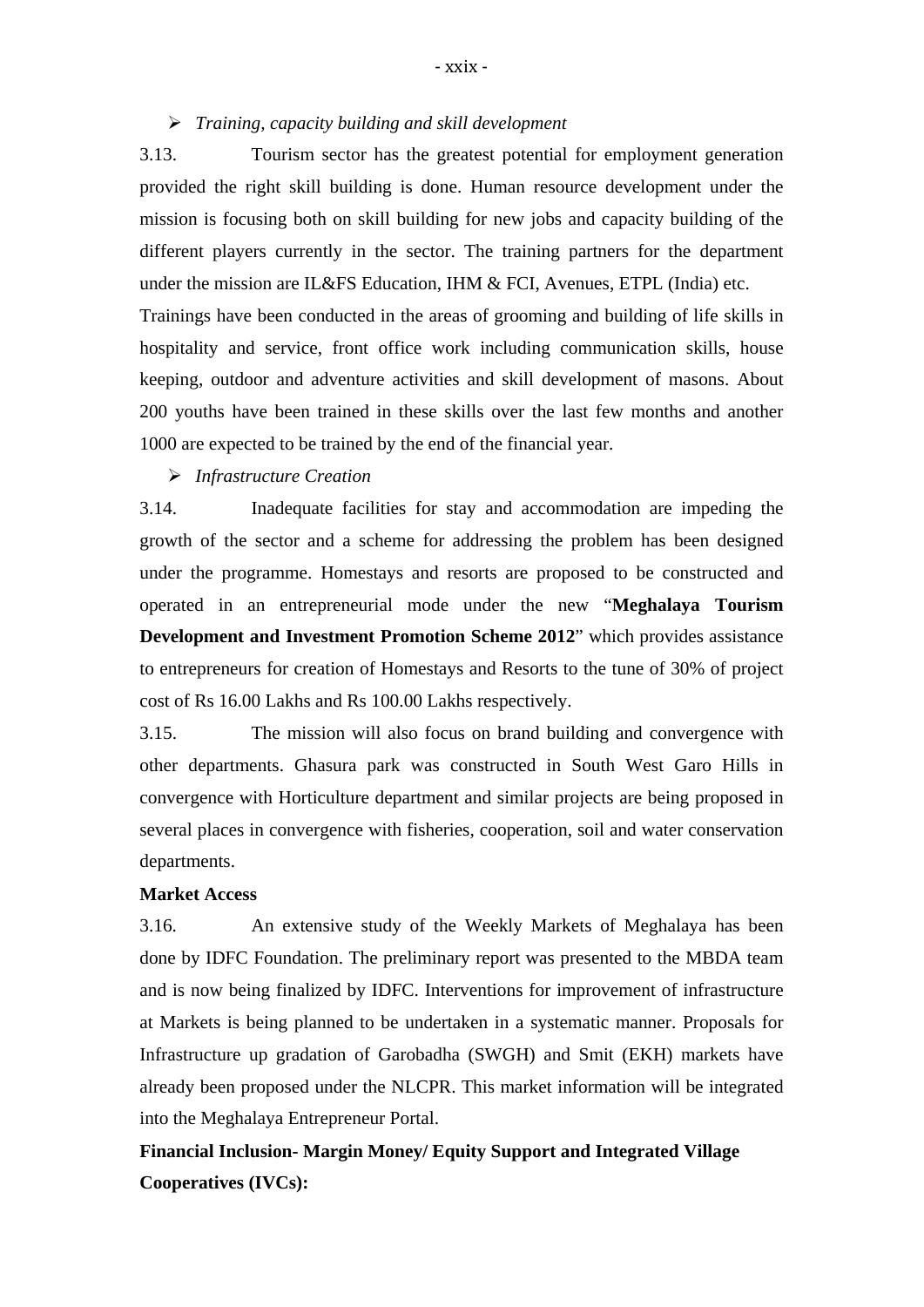3.17. Under the IBDLP, margin money support is proposed to be provided to Entrepreneurs. Modalities are being worked out for providing the margin money as a back end subsidy to the banks for all the projects that are funded by the banks. A variable percentage (dependent on sectors) margin money scheme is proposed to be introduced which will be implemented by the Basin Development Units.

3.18. There is also one stream of thought that the financial support to be provided by the Government should be in the form of equity repayable by the entrepreneurs free of interest after the repayment of the loan. This thought/ idea is being examined.

3.19. Integrated Village Cooperatives (IVCs) which will be similar to Self Help Groups with membership from the entire village functioning under the cooperative framework are proposed to be set up in 500 villages in the year 2013-14 with the twin objectives of providing credit for entrepreneurial/ production related needs of the farmers at their door steps and to act as a guarantor against willful default of loans being provided to the entrepreneurs under IBDP. A lump sum corpus of Rs.50,000- Rs.1,00,000 is proposed to be provided as initial seed capital for each IVC. The management expenses of the IVC will be borne out of the interest generated by rotating this fund. The IVCs will be designed to leverage on the social capital in the village communities and will engage in village level financial intermediation. The guidelines and the detailed modalities for setting up IVCs are being worked out and will be finalised by the end of June.

### **Natural Resource Management (NRM) and Integrated Village Plans**

3.20. Under the Climate Change Adaptation Program, 64 villages (in West Khasi Hills and Five Garo Hills Districts) have been identified for taking up comprehensive NRM and Climate Change interventions. The template for the development of Integrated Village Development Plans (IVDP) has been fine tuned and finalized by MRDS team. BDUs will now be required to develop IVDP in the 64 villages after which the action plans will be implemented. Another 36 villages are being identified in the other 5 districts for initiating the IVDP exercise.

3.21. The Shillong NBRI Centre is set up in collaboration with National Botanical Research institute (NBRI), Lucknow. The institute has started trials on aromatic plants and bio- inoculants, which after a few months of successful fieldtesting will be passed on to the farmers.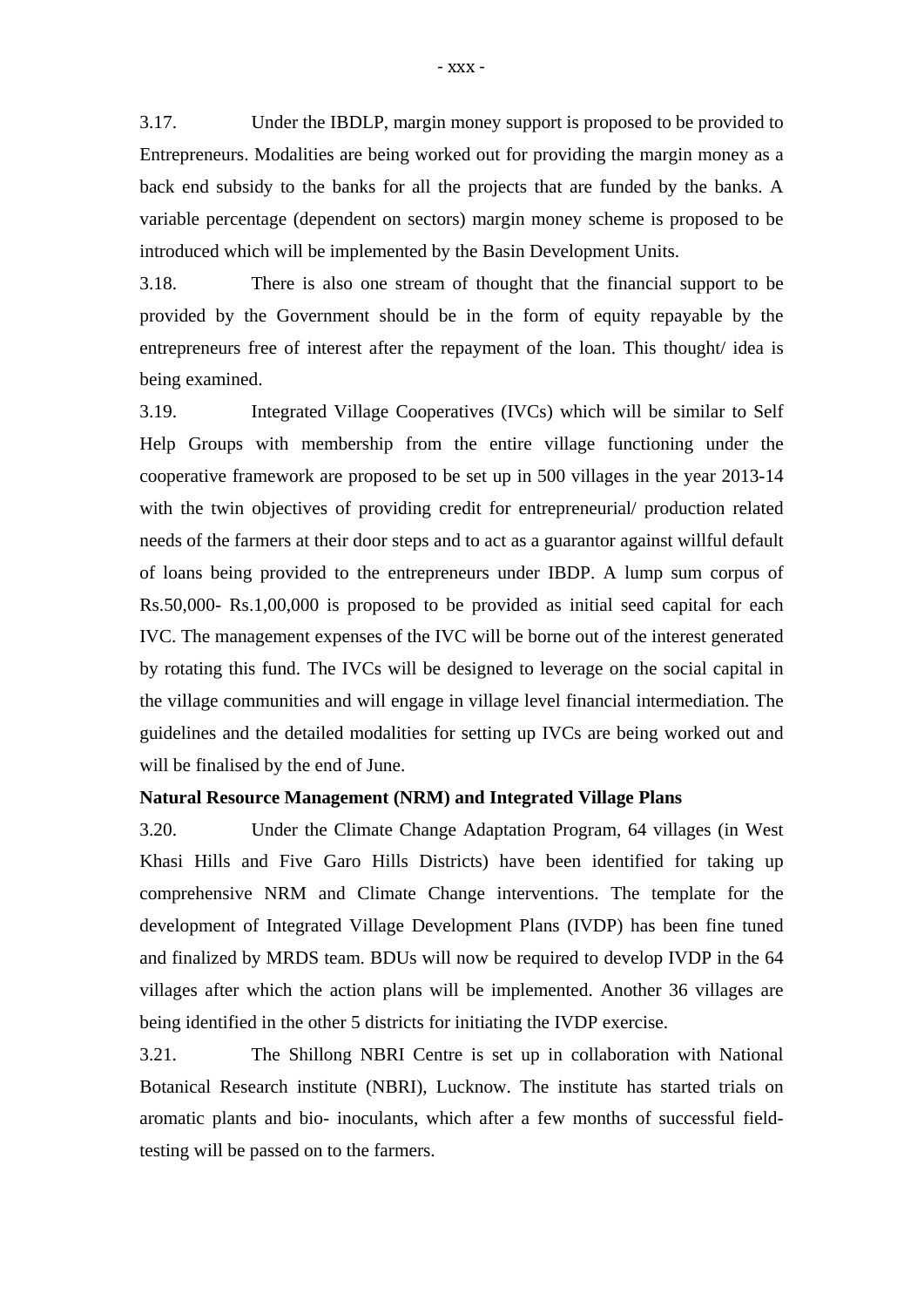3.22. GIS mapping of villages from comprehensive NRM point of view has been started. WEBCON has put a GIS team, which has completed the work on building knowledge layers for one village. The project will now be scaled up. The GIS lab of the IT department is being strengthened to provide all support for execution of the project.

#### **Governance and engagement with traditional institutions:**

3.23. The Governance agenda of engagement with traditional institutions as one of the key components was on the back burner due to elections in the state. A strategy for systematic engagement with all traditional institutions and the potential areas for intervention is now being worked out by the Meghalaya Institute of Governance (MIG).

#### **Institutional Framework**

3.24. The Meghalaya Basin Development Authority (MBDA) is a society and is functioning from its office at Shillong and is the nodal agency for coordinating and taking forward the different interventions under the IBDLP.

3.25. The Meghalaya Basin Management Agency (MBMA) is a section 25 company registered under the Companies Act and will be the nodal agency for channelizing all investments under the program. The MBMA will be made operational from April 2013.

3.26. The Meghalaya Institute of Entrepreneurship (MIE) and the Meghalaya Institute of Governance (MIG) are the nodal knowledge institutions to drive Entrepreneurship and Governance. The MIE and MIG are functioning from MATI campus, Shillong.

3.27. Meghalaya Infrastructure Development Finance Company (MIDFC) is a company created to provide capacity building, financing and other services required for infrastructure creation in the state. The company will be operationalized this year.

### **Partner Agencies and their Roles**

3.28. IDFC Foundation is the strategic partner for all components of the program. It is focusing on Resource Mobilization for different Missions, taking forward Rural Energy projects and supporting MBDA in capacity building.

3.29. SFAC is the primarily the procurement agency for a number of agencies/ organizations with the expertise and experience in value chain development and other related areas. The following agencies are working with MBDA under the aegis of SFAC: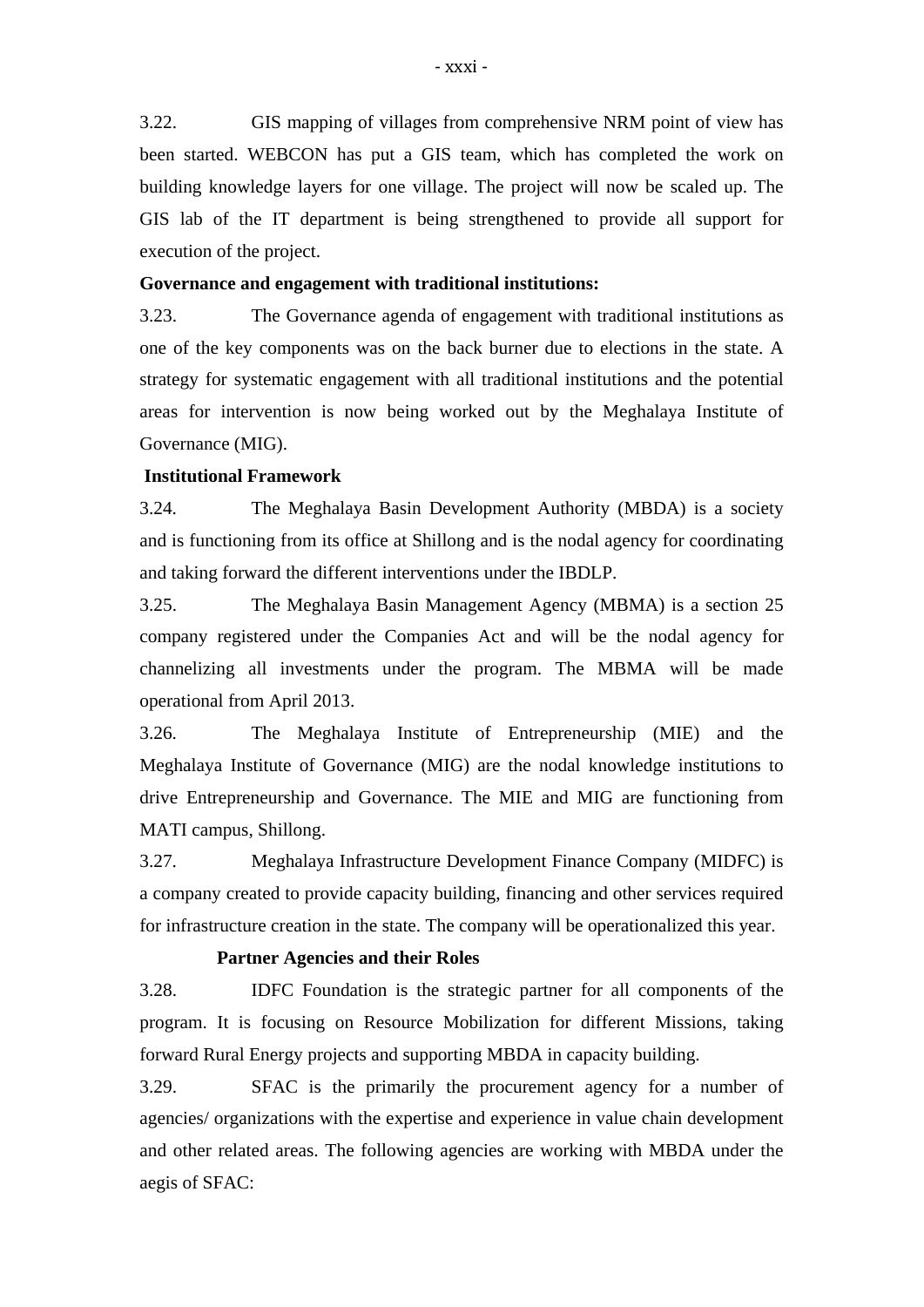- Appropriate Technology India (ATI) Limited is working on value chain development of Spices, Silk and Oranges.
- Arete Consultants Limited is working on development of MBDA website, Meghalaya Entrepreneur Development Portal.
- The Livelihood School (TLS) will start work from May and will be providing comprehensive support to EFCs.
- Mutual PR (MPR) is working on the publications of MBDA and is working toward development of a development communication road map.
- Access Livelihood consultants will be starting work from May and will be working on creation of thematic Farmers Producer Organizations.

3.30. WEBCON is providing PMU support to MIE for Enterprise Management and Knowledge Management and is also developing the GIS based village maps while AFC is working on developing the honey value chain. BAIF and NABCONS have started work from April and will be working on the Livestock and water sectors respectively. NISG will be starting work soon on development of process maps for service delivery in the IBDLP.

### **Role of Deputy Commissioners (DCs) and Basin Development Units (BDUs)**

3.31. The BDU under the leadership of Deputy Commissioner is envisaged as the prime mover of most of the interventions under the program. As the design/ broad execution strategy of more and more interventions is finalized at the head quarters, the action will shift to the BDU, which will execute the different components/ interventions through the line departments and the partner agencies of MBDA.

- 3.32. This involves the following:
	- i. Strengthening the BDU for effective discharge of their roles of overall coordination with multiple agencies, data management and coordination with EFCs and management of accounts and administration
	- ii. Selected officers from the different departments block wise for part time deputation and continuing the interface with partners. These officers lead the different clusters/ interventions and are the nodal officers for their respective sector in each district.
- iii. At least one Mobile Multi facility Centers (MMFC) needs to be made operational in each districts.